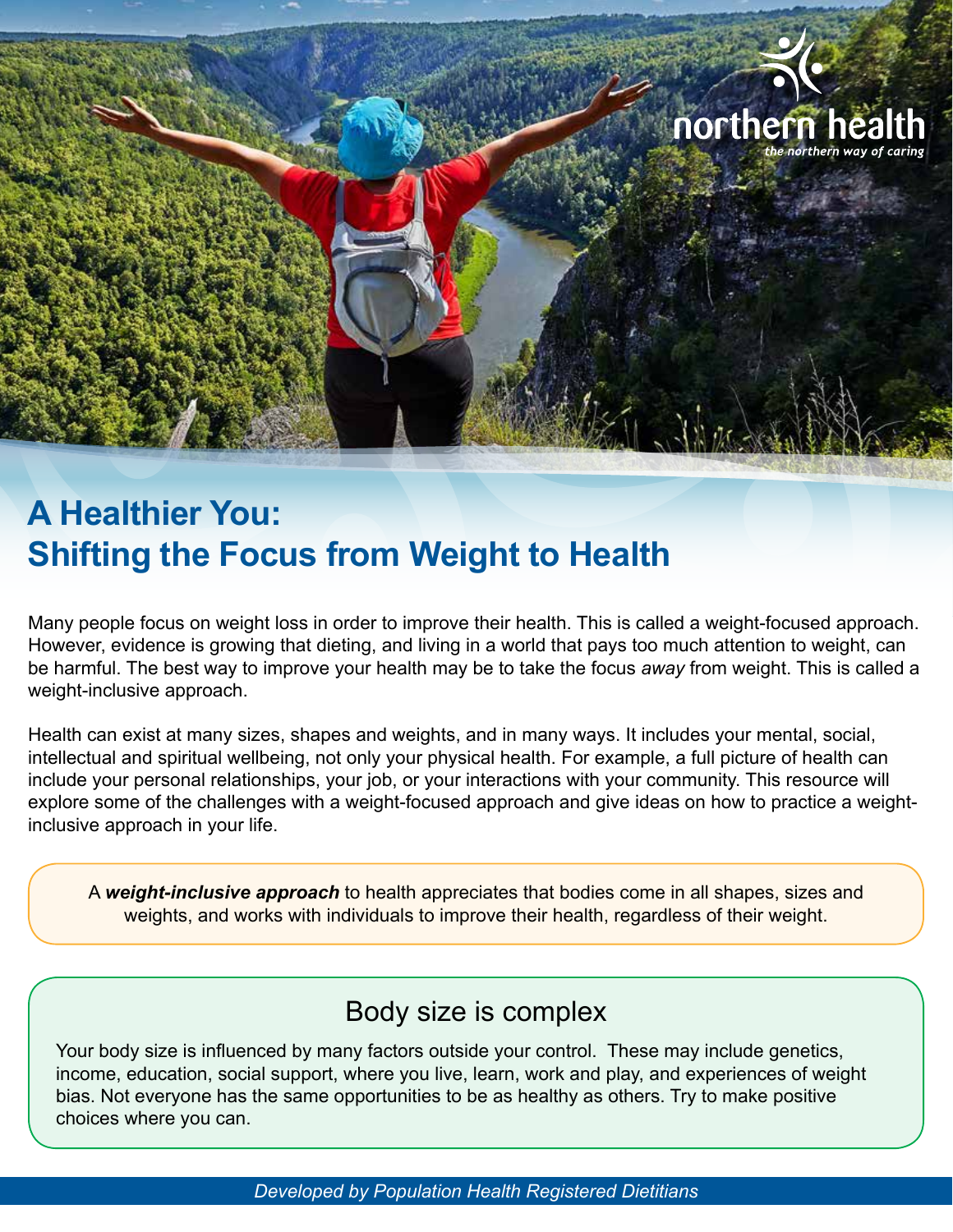#### **Myth: The best way to improve health is by losing weight.**

**Fact:** Studies show that restrictive diet and exercise programs may poorly affect mental and physical health. Dieting has been associated with increases in:

- blood pressure
- bone loss
- muscle loss
- risk of eating disorders

Having sustainable and enjoyable health habits, without focusing on weight loss, can improve health for people of all sizes and weights. We can see health improvements even if there's no change in weight. Weight-inclusive approaches may improve mental health, blood pressure, blood cholesterol levels, selfacceptance and self-compassion.



#### **Myth: "If I'm not actively trying to control my weight, I'll gain a lot of weight and worsen my health."**

**Fact:** People can improve their health and manage chronic disease without a focus on weight loss. In fact, people who do not focus on weight loss tend to have better mental health, lower stress, and better quality of life while managing their conditions.

Consider making changes that fit with your life. You can improve your health without changes in weight. Try:

- including regular, enjoyable physical activity
- planning to feed yourself with regular meals and snacks
- creating a bedtime routine to help you sleep

Focus on taking care of yourself and adopting positive changes that make you feel good.

#### **Myth: Weight is the best measure of health. "Overweight" or "obese" mean unhealthy and "normal weight" means healthy.**

**Fact:** The body mass index (BMI) is the system used to put body weights into categories like "overweight" or "obese". The problem is, it can't tell us much about individual health and it doesn't recognize that healthy bodies come in many shapes, sizes and weights. Health can exist in these diverse bodies.

Your risk for disease depends on more than how you live and your body weight. Factors such as genetics, income, and stress, influence risk for disease. For example, heart disease and diabetes affect people of all weights. People of all sizes benefit from activities that support their health such as eating well, managing stress, building positive personal relationships, and staying active.



Photo Sources: UConn Rudd Center for Food Policy & Obesity.

#### **Myth: It is easy to lose weight and keep it off.**

**Fact:** More than 95% of weight loss attempts do not lead to long-term weight loss or health improvements. For most people, any weight lost from dieting returns within two years. Because people often regain more weight than they lost, dieting is a better predictor of *weight gain* than weight loss.

# Myths and facts about weight and health



Photo Sources: UConn Rudd Center for Food Policy & Obesity.



Photo Sources: UConn Rudd Center for Food Policy & Obesity.